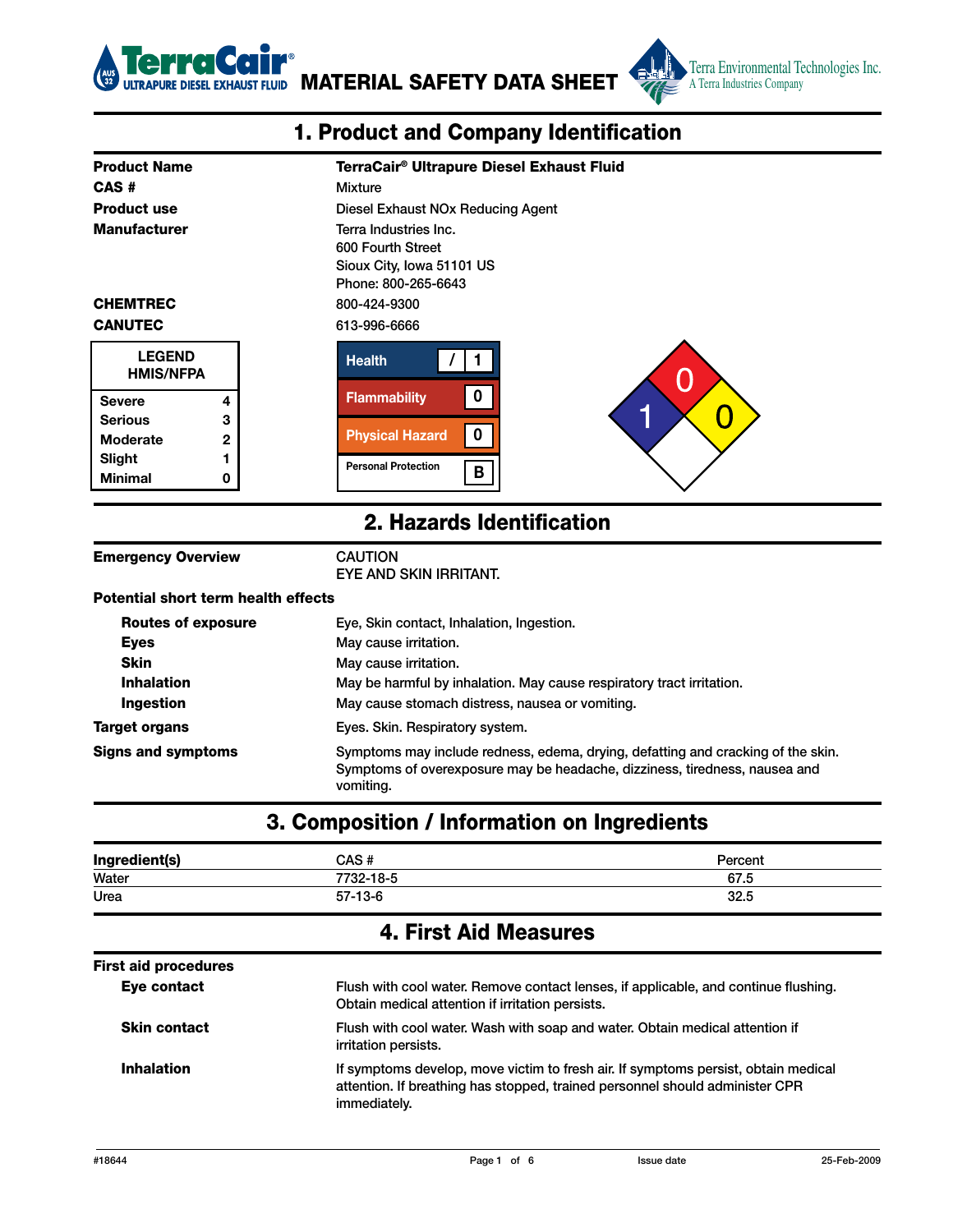| Ingestion                 | Do not induce vomiting. Rinse mouth with water, then drink one or two glasses<br>of water. Obtain medical attention. Never give anything by mouth if victim is<br>unconscious, or is convulsing.                                                                                                                                                                           |
|---------------------------|----------------------------------------------------------------------------------------------------------------------------------------------------------------------------------------------------------------------------------------------------------------------------------------------------------------------------------------------------------------------------|
| <b>Notes to physician</b> | Symptoms may be delayed.                                                                                                                                                                                                                                                                                                                                                   |
| <b>General advice</b>     | If you feel unwell, seek medical advice (show the label where possible). Ensure<br>that medical personnel are aware of the material(s) involved, and take precautions to<br>protect themselves. Show this safety data sheet to the doctor in attendance. Avoid<br>contact with eyes and skin. Wear impervious gloves and safety glasses. Keep out of<br>reach of children. |

## 5. Fire Fighting Measures

| <b>Flammable properties</b>                                   | Not flammable by WHMIS/OSHA criteria.                                                              |
|---------------------------------------------------------------|----------------------------------------------------------------------------------------------------|
| <b>Extinguishing media</b>                                    |                                                                                                    |
| Suitable extinguishing media                                  | Treat for surrounding material.                                                                    |
| Unsuitable extinguishing<br>media                             | Not available                                                                                      |
| <b>Protection of firefighters</b>                             | Not available                                                                                      |
| Specific hazards arising from Not available<br>the chemical   |                                                                                                    |
| <b>Protective equipment</b><br>for firefighters               | Firefighters should wear full protective clothing including self contained<br>breathing apparatus. |
| <b>Hazardous combustion products</b><br><b>Explosion data</b> | May include and are not limited to: Oxides of carbon. Oxides of nitrogen. Ammonia.                 |
| <b>Sensitivity to mechanical</b><br>impact                    | Not available                                                                                      |
| Sensitivity to static discharge                               | Not available                                                                                      |

#### 6. Accidental Release Measures

| <b>Personal precautions</b><br><b>Methods for containment</b> | Keep unnecessary personnel away. Wear appropriate protective clothing.<br>Stop leak if you can do so without risk. Prevent entry into waterways, sewers,<br>basements or confined areas.                                                                                                                                                                   |
|---------------------------------------------------------------|------------------------------------------------------------------------------------------------------------------------------------------------------------------------------------------------------------------------------------------------------------------------------------------------------------------------------------------------------------|
| <b>Methods for cleaning up</b>                                | Before attempting clean up, refer to hazard data given above. Small spills may be<br>absorbed with non-reactive absorbent and placed in suitable, covered,<br>labeled containers.<br>Prevent large spills from entering sewers or waterways. Contact emergency services<br>and supplier for advice. Never return spills in original containers for re-use. |

# 7. Handling and Storage

| <b>Handling</b> | Use good industrial hygiene practices in handling this material.                                |
|-----------------|-------------------------------------------------------------------------------------------------|
| <b>Storage</b>  | Keep out of reach of children. Store in a closed container away from incompatible<br>materials. |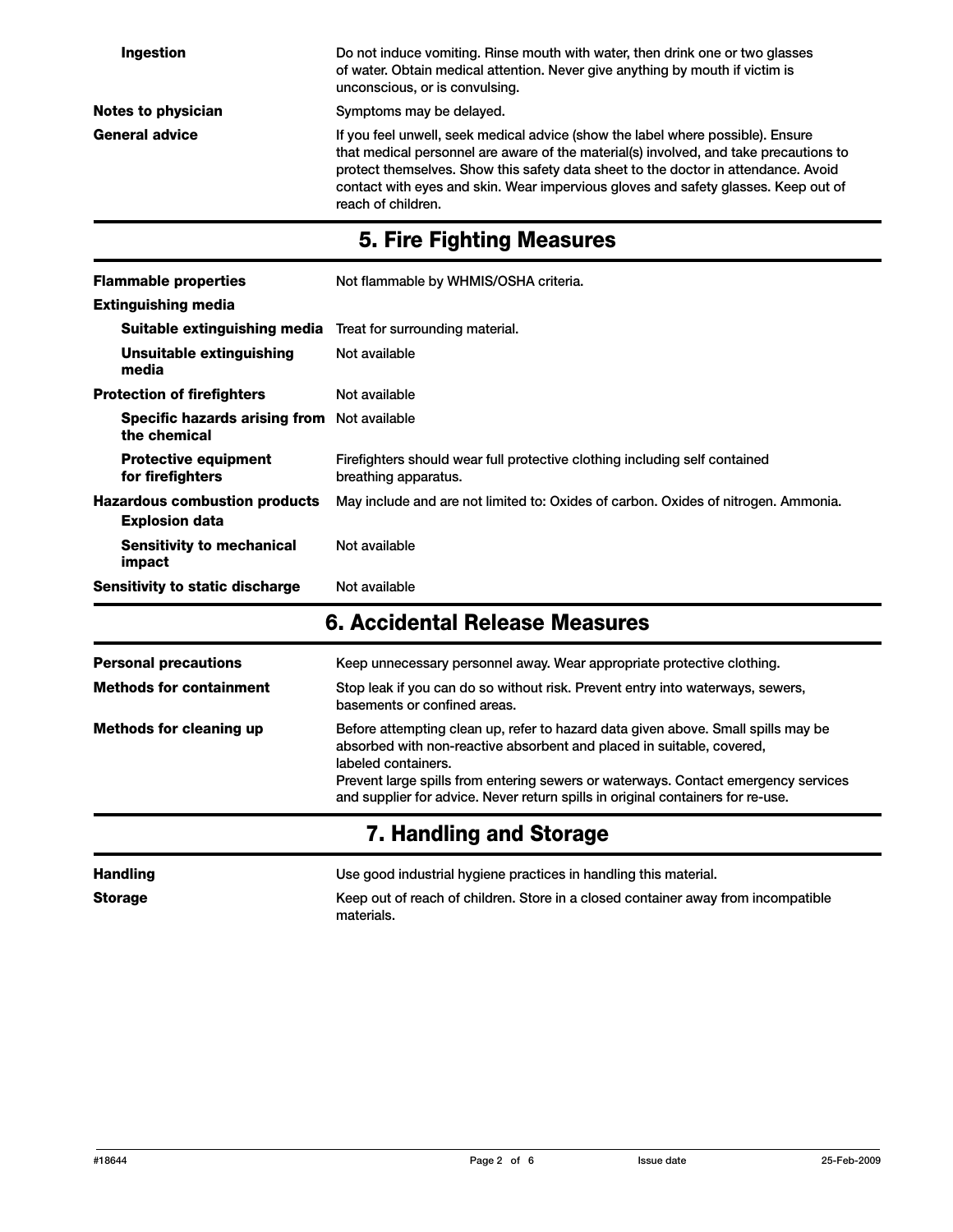#### 8. Exposure Controls / Personal Protection

| <b>Exposure limits</b><br>Ingredient(s)  | <b>Exposure Limits</b>                                                                                                                                                                                    |
|------------------------------------------|-----------------------------------------------------------------------------------------------------------------------------------------------------------------------------------------------------------|
| Urea                                     | <b>ACGIH-TLV</b>                                                                                                                                                                                          |
|                                          | Not established                                                                                                                                                                                           |
|                                          | <b>OSHA-PEL</b>                                                                                                                                                                                           |
|                                          | Not established                                                                                                                                                                                           |
| <b>Engineering controls</b>              | Ensure adequate ventilation, especially in confined areas. Use only under good<br>ventilation conditions or with respiratory protection.                                                                  |
| Personal protective equipment            |                                                                                                                                                                                                           |
| Eye / face protection                    | Wear safety glasses with side shields.                                                                                                                                                                    |
| <b>Hand protection</b>                   | Impervious gloves. Nitrile, Viton, Butyl.                                                                                                                                                                 |
| <b>Skin and body</b><br>protection       | As required by employer code.                                                                                                                                                                             |
| <b>Respiratory protection</b>            | Where exposure guideline levels may be exceeded, use an approved<br>NIOSH respirator.                                                                                                                     |
| <b>General hygiene</b><br>considerations | Avoid breathing vapors. Handle in accordance with good industrial hygiene<br>and safety practice. When using do not eat or drink. Wash hands before breaks<br>and immediately after handling the product. |

## 9. Physical & Chemical Properties

| <b>Appearance</b>       | Clear.                            |
|-------------------------|-----------------------------------|
| Color                   | Colorless                         |
| Form                    | Liquid                            |
| Odor                    | Slight ammonia                    |
| <b>Physical state</b>   | Liguid                            |
| рH                      | $9.8 - 10.0$                      |
| <b>Freezing point</b>   | -12°C                             |
| <b>Boiling point</b>    | $104$ °C                          |
| <b>Density</b>          | 9.1 lbs. / USG - 4.13 kg / 3.785L |
| <b>Specific gravity</b> | 1.087-1.093 @ 20°C                |
| Solubility (H2O)        | 100%                              |

## 10. Chemical Stability & Reactivity Information

| <b>Chemical stability</b>                 | Stable under recommended storage conditions.                                                                        |
|-------------------------------------------|---------------------------------------------------------------------------------------------------------------------|
| <b>Conditions to avoid</b>                | Do not mix with any other chemical or product.                                                                      |
| Incompatible materials                    | Acids, Oxidizers, Alkalis,                                                                                          |
|                                           | Hazardous decomposition products May include and are not limited to: Oxides of carbon. Oxides of nitrogen. Ammonia. |
| <b>Possibility of hazardous reactions</b> | Hazardous polymerization does not occur.                                                                            |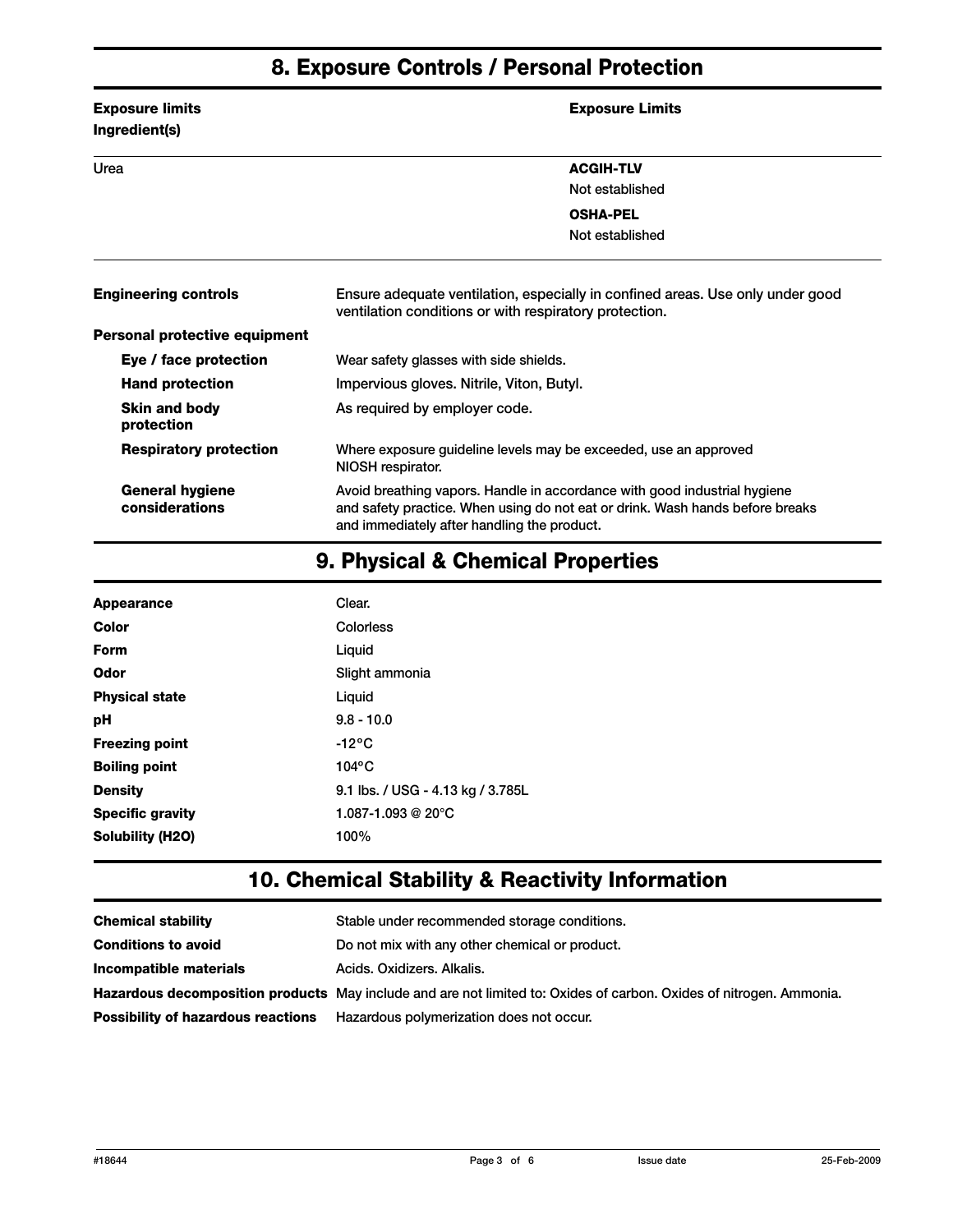## 11. Toxicological Information

| <b>Component analysis - LC50</b>      |                                                                           |
|---------------------------------------|---------------------------------------------------------------------------|
| Ingredient(s)                         | <b>LC50</b>                                                               |
| Urea                                  | Not available                                                             |
| <b>Component analysis - Oral LD50</b> |                                                                           |
| Ingredient(s)                         | <b>LD50</b>                                                               |
| Urea                                  | 11,500 - 13,000 mg/kg mouse; 14,300 - 15,000 mg/kg rat; 510 mg/kg cattle. |
| <b>Effects of acute exposure</b>      |                                                                           |
| <b>Eye</b>                            | May cause irritation.                                                     |
| <b>Skin</b>                           | May cause irritation.                                                     |
| <b>Inhalation</b>                     | Not available                                                             |
| Ingestion                             | May cause stomach distress, nausea or vomiting.                           |
| <b>Sensitization</b>                  | Non-hazardous by WHMIS/OSHA criteria.                                     |
| <b>Chronic effects</b>                | Non-hazardous by WHMIS/OSHA criteria.                                     |
| <b>Carcinogenicity</b>                | Non-hazardous by WHMIS/OSHA criteria.                                     |
| <b>Mutagenicity</b>                   | Non-hazardous by WHMIS/OSHA criteria.                                     |
| <b>Reproductive effects</b>           | Non-hazardous by WHMIS/OSHA criteria.                                     |
| <b>Teratogenicity</b>                 | Non-hazardous by WHMIS/OSHA criteria.                                     |

# 12. Ecolological Information

| <b>Ecotoxicity</b>                                | concerns.     | Components of this product have been identified as having potential environmental |  |  |
|---------------------------------------------------|---------------|-----------------------------------------------------------------------------------|--|--|
| <b>Ecotoxicity - Freshwater Fish Species Data</b> |               |                                                                                   |  |  |
| Urea                                              | 57-13-6       | 96 Hr LC50 Barillius barna: >9100 mg/L                                            |  |  |
| <b>Ecotoxicity - Microtox Data</b>                |               |                                                                                   |  |  |
| Urea                                              | $57-13-6$     | 24HrEC50 Daphnia magna straus:>10000mg/L                                          |  |  |
| <b>Environmental effects</b>                      | Not available |                                                                                   |  |  |
| <b>Aquatic toxicity</b>                           | Not available |                                                                                   |  |  |
| Persistence / degradability                       | Not available |                                                                                   |  |  |
| <b>Bioaccumulation / accumulation</b>             | Not available |                                                                                   |  |  |
| <b>Partition coefficient</b>                      | Not available |                                                                                   |  |  |
| <b>Mobility in environmental media</b>            | Not available |                                                                                   |  |  |
| <b>Chemical fate information</b>                  | Not available |                                                                                   |  |  |
| Other adverse effects                             | Not available |                                                                                   |  |  |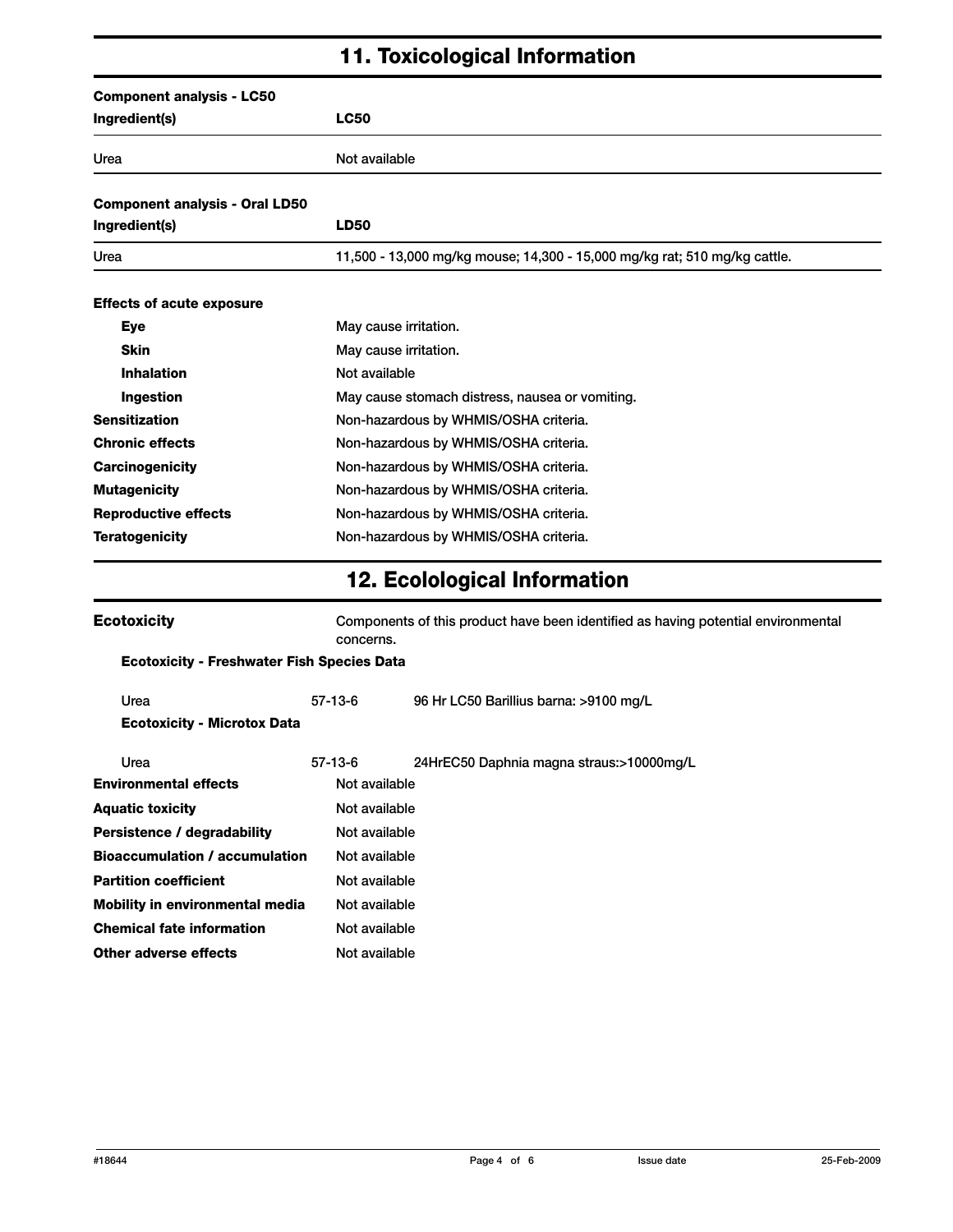## 13. Disposal Considerations

| <b>14. Transport Information</b>         |                                                                                  |  |  |  |
|------------------------------------------|----------------------------------------------------------------------------------|--|--|--|
| Contaminated packaging                   | Not available                                                                    |  |  |  |
| Waste from residues / unused<br>products | Not available                                                                    |  |  |  |
| <b>Disposal instructions</b>             | Review federal, provincial, and local government requirements prior to disposal. |  |  |  |
| Waste codes                              | Not available                                                                    |  |  |  |
|                                          |                                                                                  |  |  |  |

#### U.S. Department of Transportation (DOT)

Not regulated as dangerous goods.

#### Transportation of Dangerous Goods (TDG - Canada)

Not regulated as dangerous goods.

# 15. Regulatory Information

| <b>Canadian federal regulations</b>                         | This product has been classified in accordance with the hazard criteria of the Controlled<br>Products Regulations and the MSDS contains all the information reguired by the<br><b>Controlled Products Requlations.</b> |  |  |
|-------------------------------------------------------------|------------------------------------------------------------------------------------------------------------------------------------------------------------------------------------------------------------------------|--|--|
| <b>US Federal regulations</b>                               | The product is a "Hazardous Chemical" as defined by the OSHA Hazard Communication<br>Standard, 29 CFR 1910.1200. All components are on the U.S. EPA TSCA Inventory List.                                               |  |  |
| <b>Occupational Safety and Health Administration (OSHA)</b> |                                                                                                                                                                                                                        |  |  |
| 29 CFR 1910.1200 hazardous<br>chemical                      | Yes                                                                                                                                                                                                                    |  |  |
| Superfund Amendments and Reauthorization Act of 1986 (SARA) |                                                                                                                                                                                                                        |  |  |
| <b>Hazard categories</b>                                    | Immediate Hazard - Yes<br>Delayed Hazard - No<br>Fire Hazard - No<br>Pressure Hazard - No<br>Reactivity Hazard - No                                                                                                    |  |  |
| <b>Section 302 extremely</b><br>hazardous substance         | No                                                                                                                                                                                                                     |  |  |
| <b>Section 311 hazardous</b><br>chemical                    | Yes                                                                                                                                                                                                                    |  |  |
| <b>Clean Air Act (CAA)</b>                                  | Not available                                                                                                                                                                                                          |  |  |
| <b>Clean Water Act (CWA)</b>                                | Not available                                                                                                                                                                                                          |  |  |
| <b>Safe Drinking Water Act (SDWA)</b>                       | Not available                                                                                                                                                                                                          |  |  |
| <b>Drug Enforcement Agency (DEA)</b>                        | Not available                                                                                                                                                                                                          |  |  |
| <b>Food and Drug Administration</b><br>(FDA)                | Not available                                                                                                                                                                                                          |  |  |
| <b>WHMIS status</b>                                         | Controlled                                                                                                                                                                                                             |  |  |
| <b>WHMIS classification</b>                                 | <b>Class D - Division 2B</b>                                                                                                                                                                                           |  |  |
| <b>WHMIS labeling</b>                                       |                                                                                                                                                                                                                        |  |  |